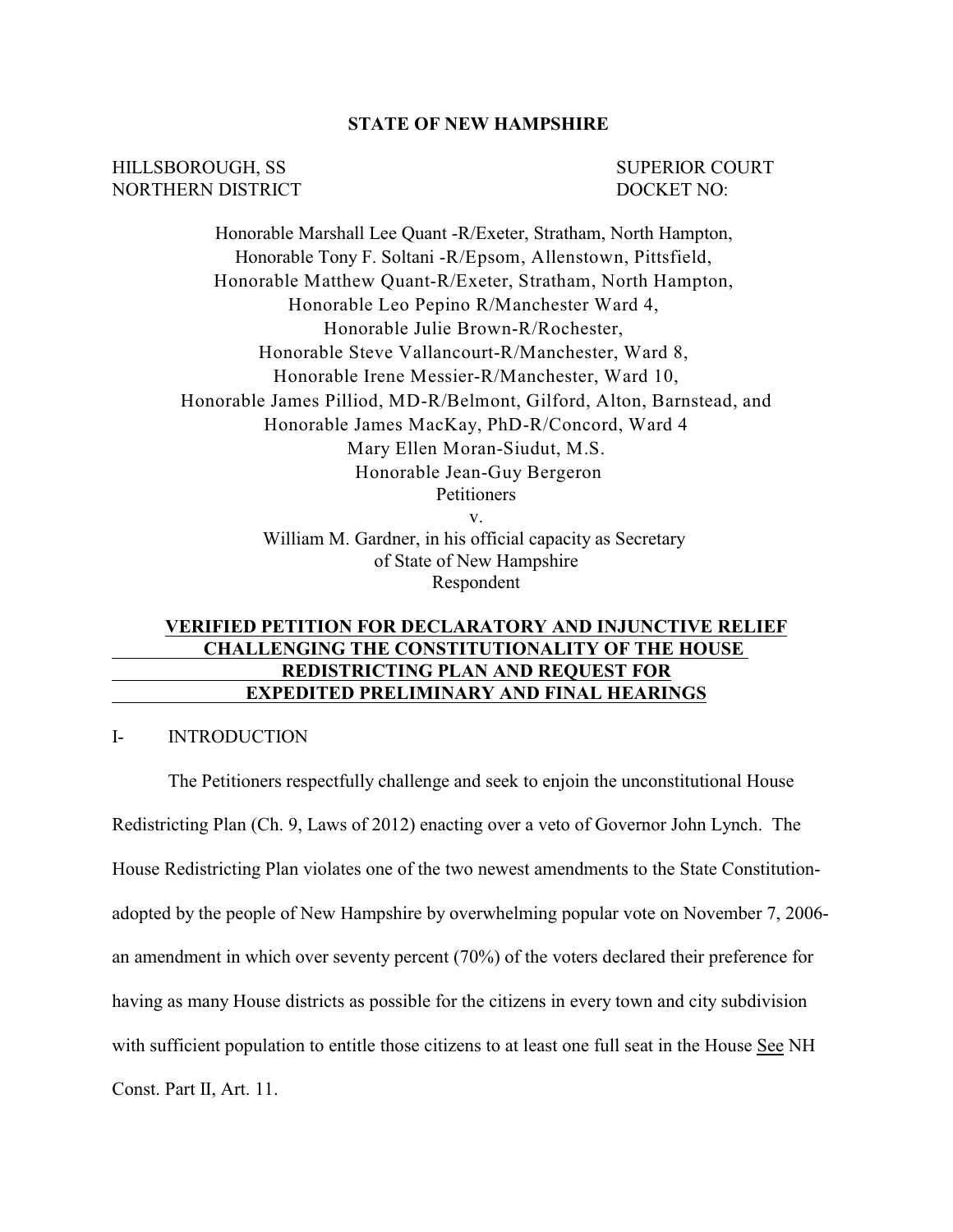There has not been, and the Petitioners do not expect there will be, any dispute regarding the House Redistricting Plan's substantive violations of Part II, Art. 11. The Plan's advocates have argued instead that the House Redistricting Plan was the only one possible that could contain acceptable deviations to perfectly equal legislative districts under the United States Constitution's command of "one person/one vote." That argument is simply not correct, as Petitioners will present plans that fully comply with the provisions of both constitutions; or that are less violative of the New Hampshire Constitution, while being no more problematic under the United States Constitution; or that fully comply with the United States Constitution and arguably run afoul of different provisions of the New Hampshire Constitution (provisions that are older and that may believe are anachronistic). As this Petition will show, it is possible for our citizen legislature to "respect federal law - at the same time we are construing our own organic constitutional commands." Holt v. 2011 Legislative Reappointment Commission, \_\_\_\_ A.3d \_\_\_, 2012 WL 375298 (Pa. Feb 3, 2012) at \* 40.

Accordingly, the Petitioners request that the Court enjoin implementation of the House Redistricting Plan and declare the Plan to be in violation of the New Hampshire Constitution. It is possible to honor the commands of both the Federal and State Constitutions, or at least do less damage to the stated will of the citizens of New Hampshire as so recently affirmed and enshrined in the New Hampshire Constitution, and the State should be required to do so.

II- THE PARTIES

1- Matthew Lee Quant is an individual who resides at 45 Franklin Street, Exeter, New Hampshire 03833-2817. He is also a House Representative who represents the towns of Exeter, Stratham, North Hampton.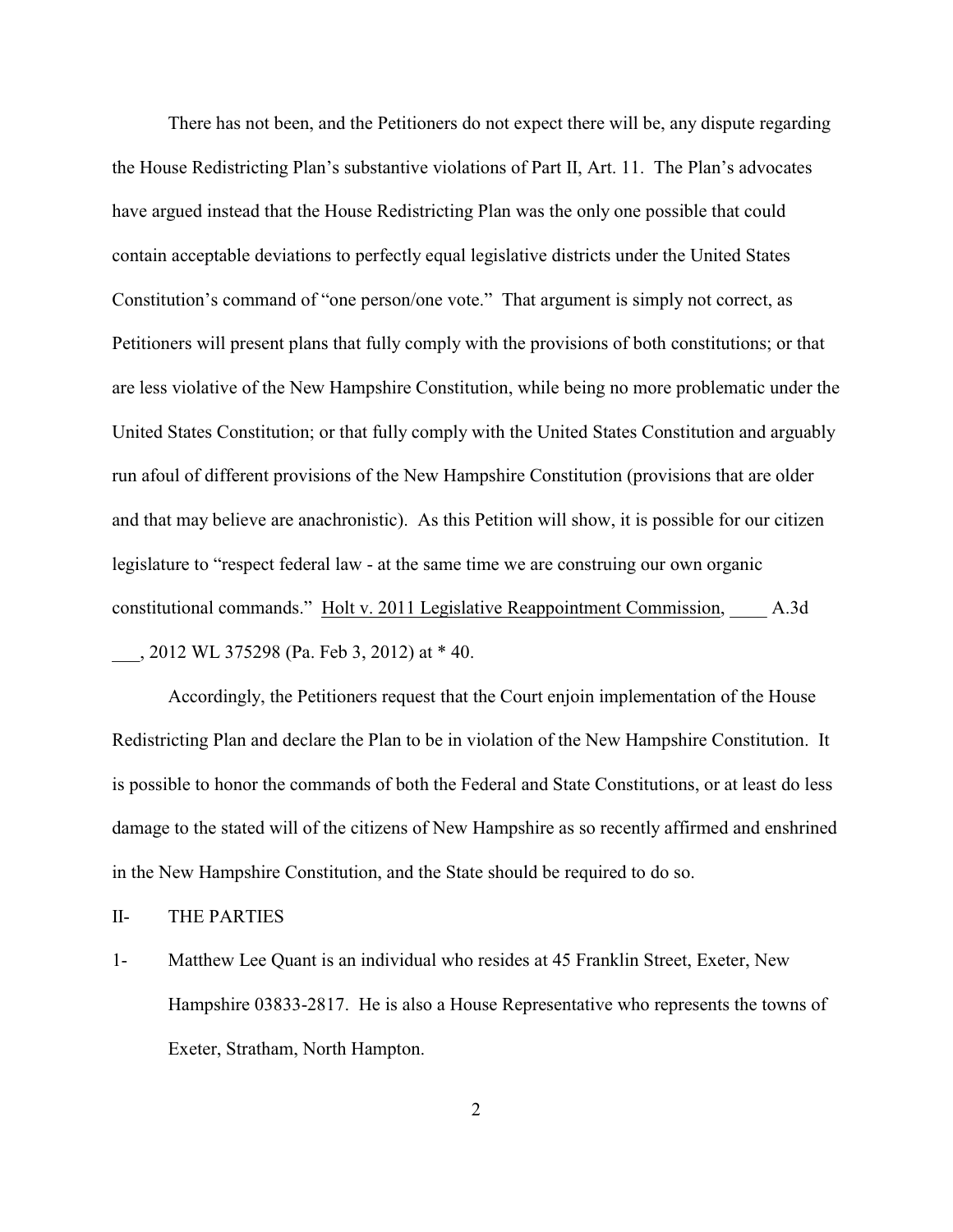- 2 Tony F. Soltani is an individual who resides at 1073 Highland Drive, Epsom, New Hampshire. He is also a House Representative who represents the towns of Epsom, Pittsfield and Allenstown.
- 3- Matthew Quandt is an individual who resides at 45 Franklin Street, Exeter, New Hampshire 03833-2817. He is also a House Representative who represents the towns of Exeter, Stratham, North Hampton.
- 4- Leo Pepino is an individual who resides at73 Walnut Street, Manchester, New Hampshire. He is also a House Representative who represents the city of Manchester, Ward 4.
- 5- Julie Brown is an individual who resides at 414 Lilac City East, Rochester, New Hampshire She is also a House Representative who represents the city of Rochester.
- 6- Steve Vallancourt is an individual who resides at 161 Faith Lane, Manchester, New Hampshire. He is also a House Representative who represents the city of Manchester, Ward 8.
- 7- Irene Messier is an individual who resides at 40 New Gate Circle, Manchester, New Hampshire. She is also a House Representative who represents the city of Manchester, Ward 10.
- 8- James Pilliod, MD is an individual who resides at 504 Povence Road, Belmont, New Hampshire. He is also a House Representative who represents the towns of Belmont, Gilford, Alton, Barnstead.
- 9- James MacKay, Ph D is an individual who resides at 139 N. State Street, Concord, New Hampshire. He is also a House Representative who represents the city of Concord, Ward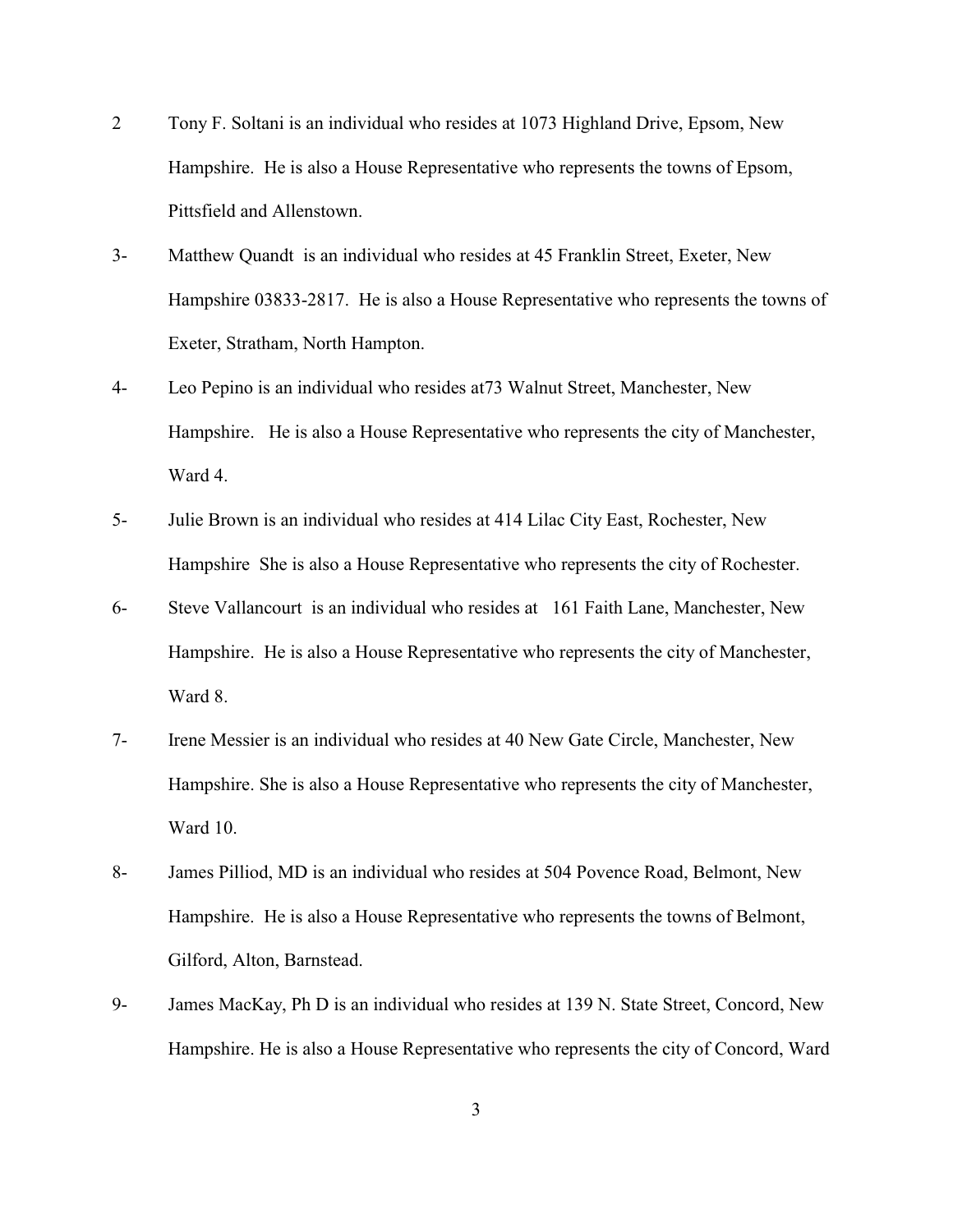4.

- 10- Mary Ellen Moran-Siudut is a citizen of the United States of America and a registered voter who resides at 28 Mullen Drive, Pittsfield, New Hampshire.
- 11- Jean-Guy Bergeron is a former House of Representatives member who resides at 180 Marsh Road, Pelham, New Hampshire.
- 12- The Respondent is William M. Gardner the duly elected Secretary of State for the State of New Hampshire with an office at 107 North Mane Street, Concord, New Hampshire.
- III- JURISDICTION AND VENUE
- 13- This Court has jurisdiction over this matter pursuant to RSA 490:7, RSA 498:1 and RSA 498:2.
- 14- Venue is proper in this Court under RSA 507:9, for Hillsborough County as Petitioners Messier, Peppino and Bergeron are residents of Hillsborough County.
- IV CONTROLLING FUNDAMENTAL LAW
- 15- Part II, Article 11 of the New Hampshire Constitution provides in full:

When the population of any town or ward, according to the last federal census, is within a reasonable deviation from the ideal population for one or more representative seats, the town or ward shall have its own district of one or more representative seats. The apportionment shall not deny any other town or ward membership in one non-floterial representative district. When any town, ward, or unincorporated place has fewer than the number of inhabitants necessary to entitle it to one representative, the legislature shall form those towns, wards, or unincorporated places into representative districts which contain a sufficient number of inhabitants to entitle each district so formed to one or more representatives for the entire district. In forming the districts, the boundaries of towns, wards, and unincorporated places shall be preserved and contiguous. The excess number of inhabitants of district may be added to the excess number of inhabitants of other districts to form at-large or floterial districts conforming to acceptable deviations. The legislature shall form the representative districts at the regular session following every decennial federal census.

*June 2, 1784 Amended 1792 changing General Assembly to General Court.*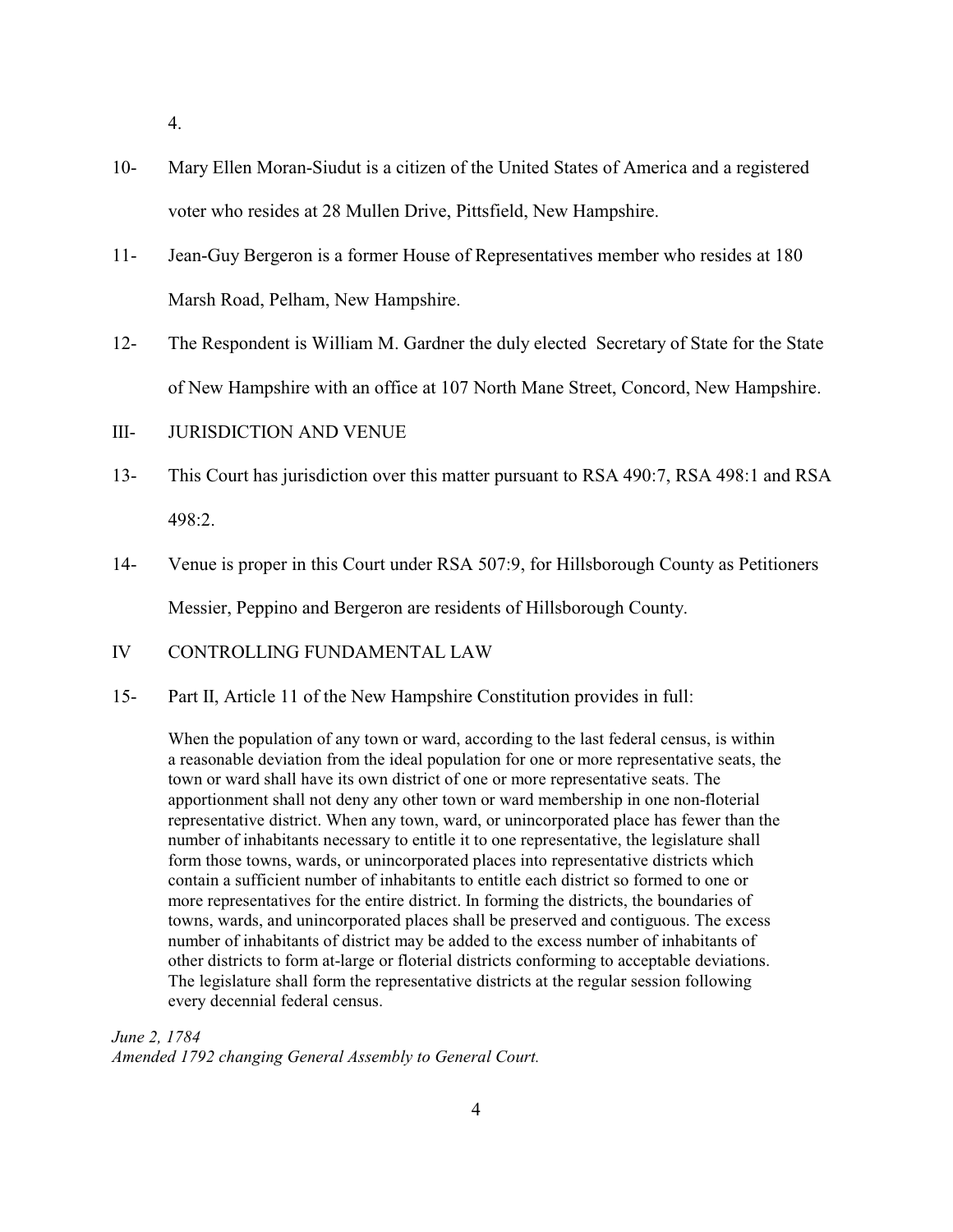*Amended 1877 changing 150 rateable polls to 600 inhabitants. Amended 1889 providing that towns of less than 600 should be represented a proportional amount of time instead of being classed as formerly provided in Art. 10. Amended 1942 deleting reference to 600 and providing that small towns should be represented at least once in every 10 years. Amended 1964 to permit small towns to be districted for one or more representatives. Amended November 7, 2006 to enable towns with sufficient population to have their own representative district and permits the use of floterial districts.* 

- 16- The New Hampshire Supreme Court has declared that it is the responsibility of the judiciary to resolve disputes arising under the New Hampshire Constitution. Petition of Below, 151 N.H. 135, 139 (2004). The constitutional right to vote and the right to be elected are afforded the status of fundamental rights in this State. See Akis v. Secretary of State, 154 N.H. 67, 71 (2006).
- V- HISTORICAL CONTEXT AND FACTS
- 17- From the earliest days of New Hampshire's history, the Legislature was designed to give representation to as many communities as possible - no matter how small. The Constitution long honored commonality of community interest in drawing legislative lines. This principal is the reason why the New Hampshire House is so large. Four hundred (400) members is an effort to honor the long tradition of enfranchising the cities and towns. The will towards broad representation predates the 1784 constitution. According to Susan Marshall's constitutional history, the 1776 constitution was muchmaligned because the seacoast and western towns did not receive adequate representation. Susan E. Marshall, The New Hampshire Constitution 7-9 (2004).
- 18- Through the years the people of New Hampshire have enacted measures to guarantee a broadly representative House. Prior to 1889, Part II, Article 10, rotated representatives in the smallest of communities to ensure every town, no matter how small, had a dedicated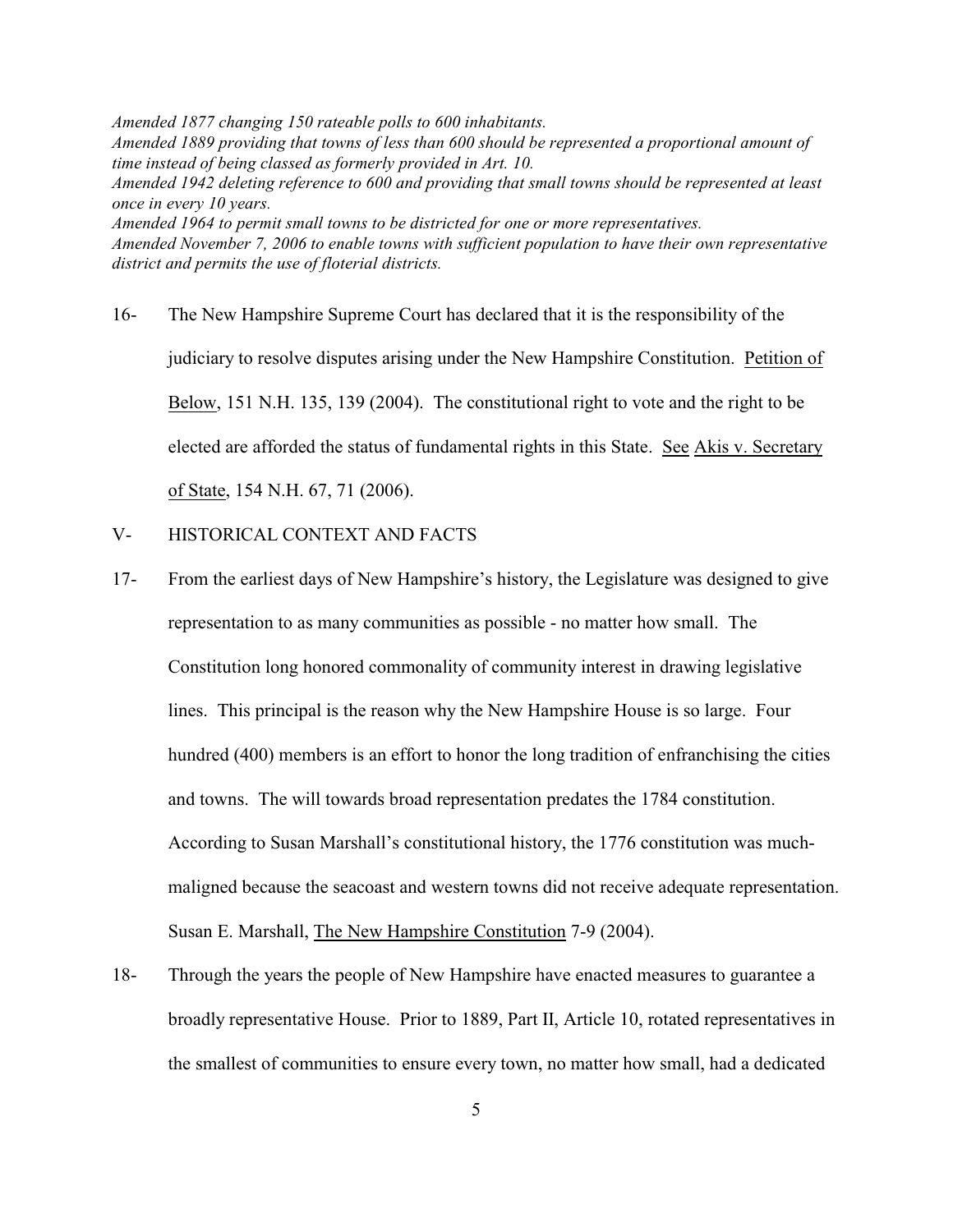representative for some period of time. An 1889 amendment to Part II, Article 11, changed the law to ensure that towns with less than six hundred (600) people had proportional representation. Even until the 1960's, Part II, Article 11, required every town, regardless of how small it was, would have its own representative once every ten  $(10)$  years.

- 19- The redistricting plan crafted for the House by the New Hampshire Supreme Court in 2002 represented a shift away from the principle that a community large enough to have at least one (1) representative should have its own district. The Court's plan established many large, multi-town legislative districts.
- 20- A constitutional amendment, CACR 41, was adopted by the Legislature in 2006 by the required supermajorities to give the voters the chance to restore the historical prerogative of qualifying cities and towns to elect their own representatives to the House. With sixty percent (60%) of the full membership required, the New Hampshire House passed CACR 41 on a 256 to 55 vote and the Senate passed it 16-7. See hhtp//www.sos.nh.gov/concon-2006.htm.
- 21- The intent of the amendment was explained in the Voters Guide as being to "allow the Legislature to create districts in the same manner that districts were drawn prior to 2002 .

. . Each town or ward having enough inhabitants to entitle it to one or more Representative seats in the Legislature shall be guaranteed its own district for the purposes of electing one or more representatives, unless such action prevented a neighboring town from being included in a single-representative district before it is part of a floterial district. 2006 Voters Guide. The intention was confirmed by the Chair of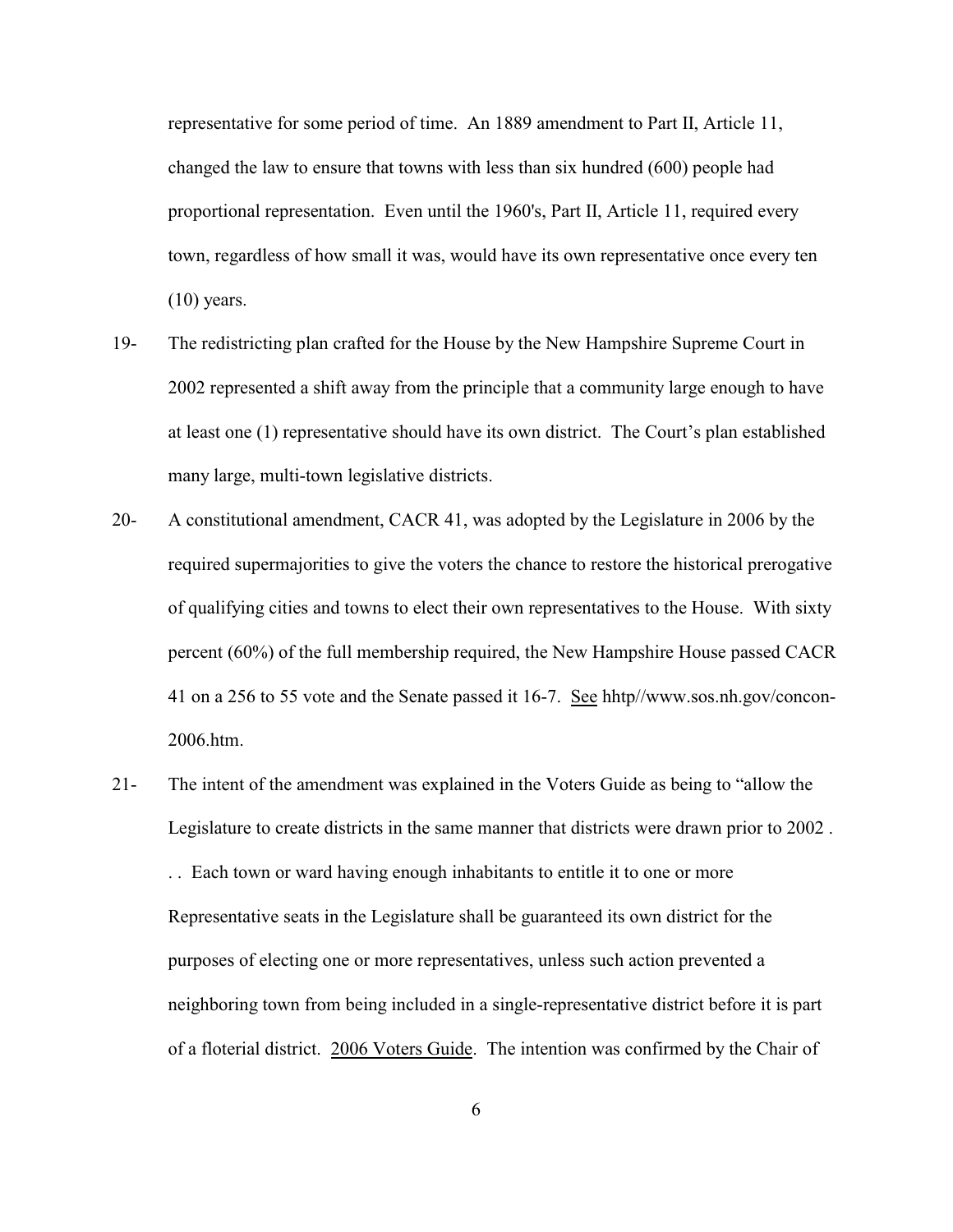the House Special Committee on Redistricting in letters he sent to various cities that were redrawing ward lines following the 2010 census.

- 22- Over seventy percent (70%) of New Hampshire voters approved amending Part II, Article 11. The vote was 240,767 to 100,688, far in excess of two -thirds vote required by New Hampshire Constitution Part II, Art. 100. This is the last time the voters have spoken on the design of their constitutional representation. The voters did so clearly.
- 23- Under the New Hampshire Constitution, Part II, Article 9, the House of Representatives is required every ten (10) years to apportion its representatives in accordance with the last general census of the United States. It devised a reappointment plan for itself, HB 592, which it passed on January 18, 2012. The bill later passed the Senate, but on March 23, 2012 it was vetoed by Governor John Lynch who also provided a statement of his objections pursuant to N.H. Const, pt. II, art 44.
- 24- Pursuant to N.H. Const. pt II, art 44, the Governor's veto along with his objections to HB 592 must be returned to the chamber in which the legislation originated, the House of Representatives. The House must then "enter the objections at large on their journal, and proceed to reconsider it "and only then may it again pass HB 592, but this time by a twothirds vote. Id.
- 25- The House of Representatives did not first "enter at large on their journal" or on any other written document the Governor's objections to the vetoed bill.. The House of Representatives gave no notice of any intent to take up the Governor's objections to the vetoes bill. Instead, William L. O'Brien, the Speaker of the House of Representatives, on the morning of March 28, 2012 called a closed door caucus for House members of his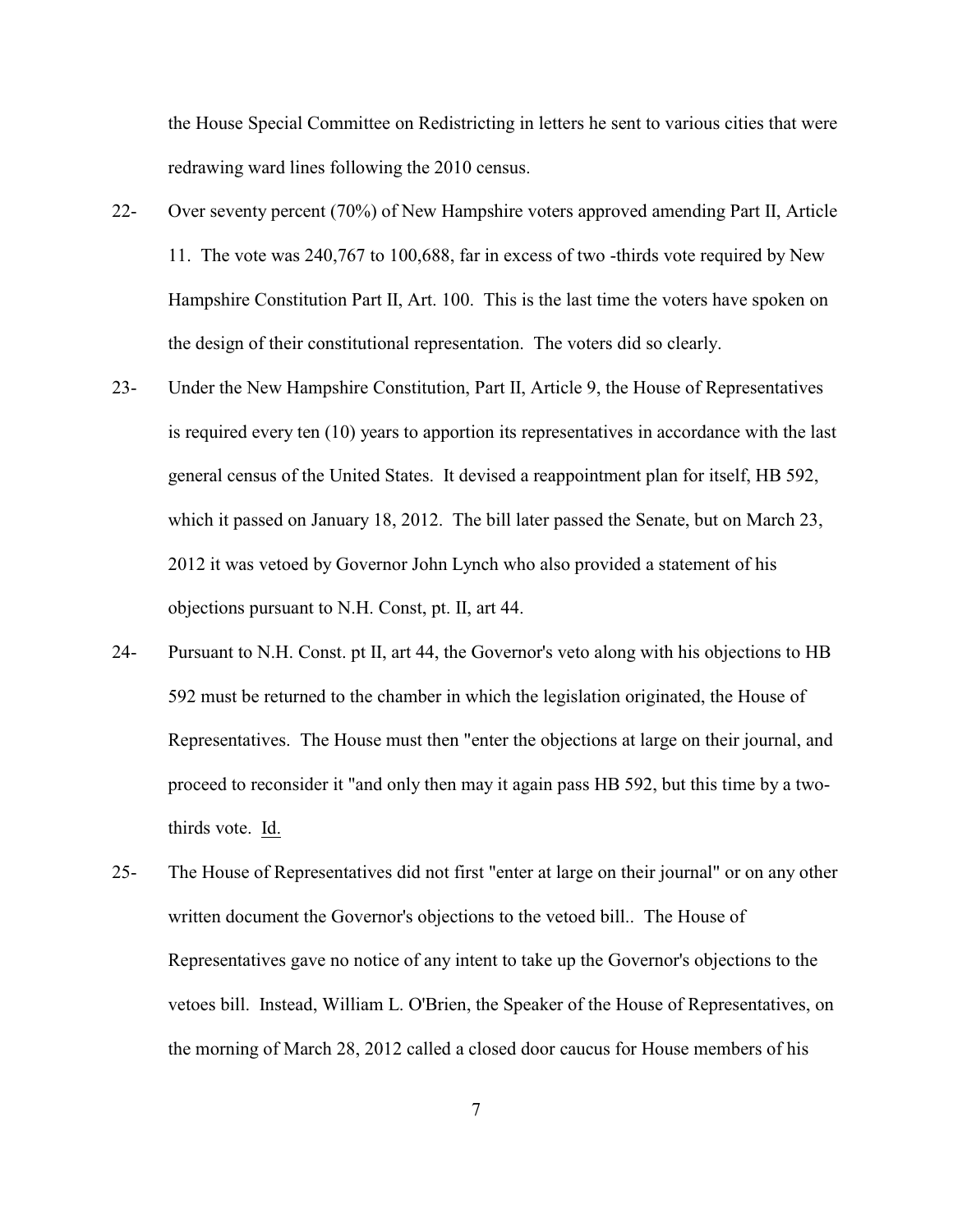political party. Immediately thereafter, he called the House to order and arranged for the reading of the Governor's veto message on HB 592 "without first being printed in the House Calendar: and then presided over a vote to override the veto. The vote was 246- 112 to override the veto. 2012 House Journal No. 15. There were 38 House members not present for the override vote. The Senate thereafter voted to override the veto. HB 592 has not been adopted as Chapter 9 of 2012 Laws. It repeals and reenacts RSA 662:5.

- 26- The House Redistricting Plan challenged in this Petition does not comply with Part II, Article 11. There are at least sixty-two (62) towns or city wards guaranteed the right to their own districts, and thus to elect at least one representative from within that community, which are unconstitutionally grouped into multi-town, multi-legislator districts under the House Redistricting Plan.
- 27- The towns that are constitutionally denied their own district under the House Redistricting Plan and wards include, among many others, Atkinson, Pelham, Meredith and Strafford. Not only is Pelham denied its own representative district, it is made to share representation with the larger town of Hudson. Strafford is denied its own representative district and must share a representative with New Durham.
- 28- Concord's Ward 5, like the city's other nine (9) wards, is large enough to constitute a representative district. Unlike the other nine (9) wards, however, Ward 5 is separated from the city and is combined with the town of Hopkinton, which is larger than Ward 5, in a multi-member district. There are literally dozens of other towns and city wards that are large enough to constitute a representative district that are denied that right under the House Redistricting Plan.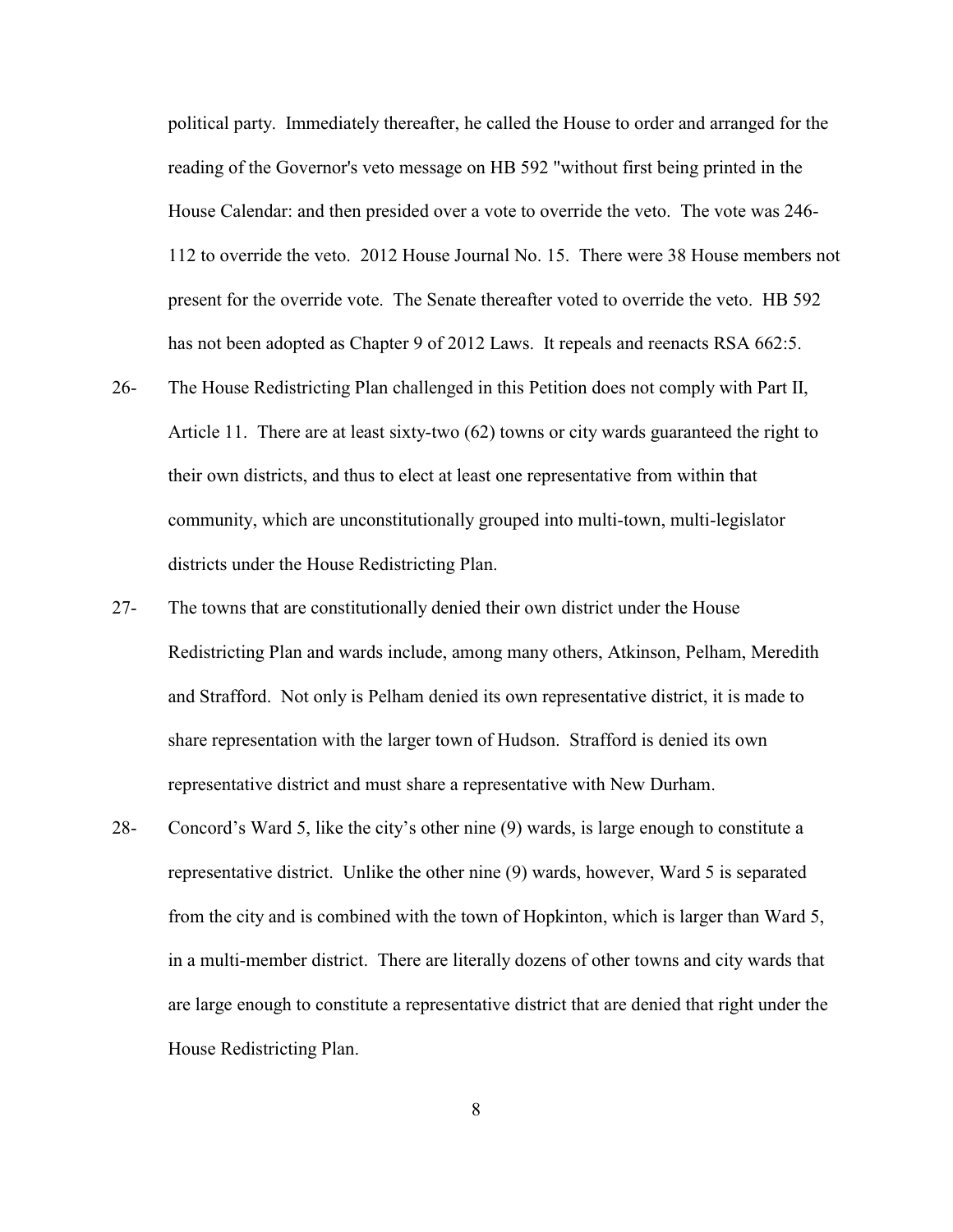- 29- The House Redistricting Plan was enacted over the veto of Governor Lynch. In his veto message, the Governor stated, "One of the unique advantages to living in New Hampshire is the ability of citizens to encounter his or her state representative in their daily activities - at the grocery store, in a house of worship, or walking main street. [The House Redistricting Plan] undermines that very special quality of life in New Hampshire and the critical component of representative local democracy that is expressed in a commonality of interest among a community's citizens."
- 30- Just in Merrimack County alone the House Redistricting Plan violates the civil rights of every voter who resides in the towns of Epsom, Pittsfield, Bow, Pembroke, Loudon, Hopkinton, Henniker, New London, Northfield and Boscawen.
- 31- In addition, the House Redistricting Plan carves up and dilutes representation in certain communities in a fashion that erodes commonality of interest among the voters in a single house district. The towns of Gilford and Meredith, for example, each of which is large enough to constitute its own representative district, are combined into a multi-member district, despite having no land border.
- 32- Ward 8 and 9 in Manchester are combined in a floterial district with the town of Litchfield, despite the vast differences between the state's largest city and one of its many independent towns.
- 33- In his veto message, the Governor identified the problems created when one of the two (2) sections of a city are cut away from the rest of the city. "As the Board of Mayor and Alderman in Manchester has expressed, 'this is not a partisan issue.' 'Local municipal budgets are separate, schools are in different districts, police officers and firefighters ...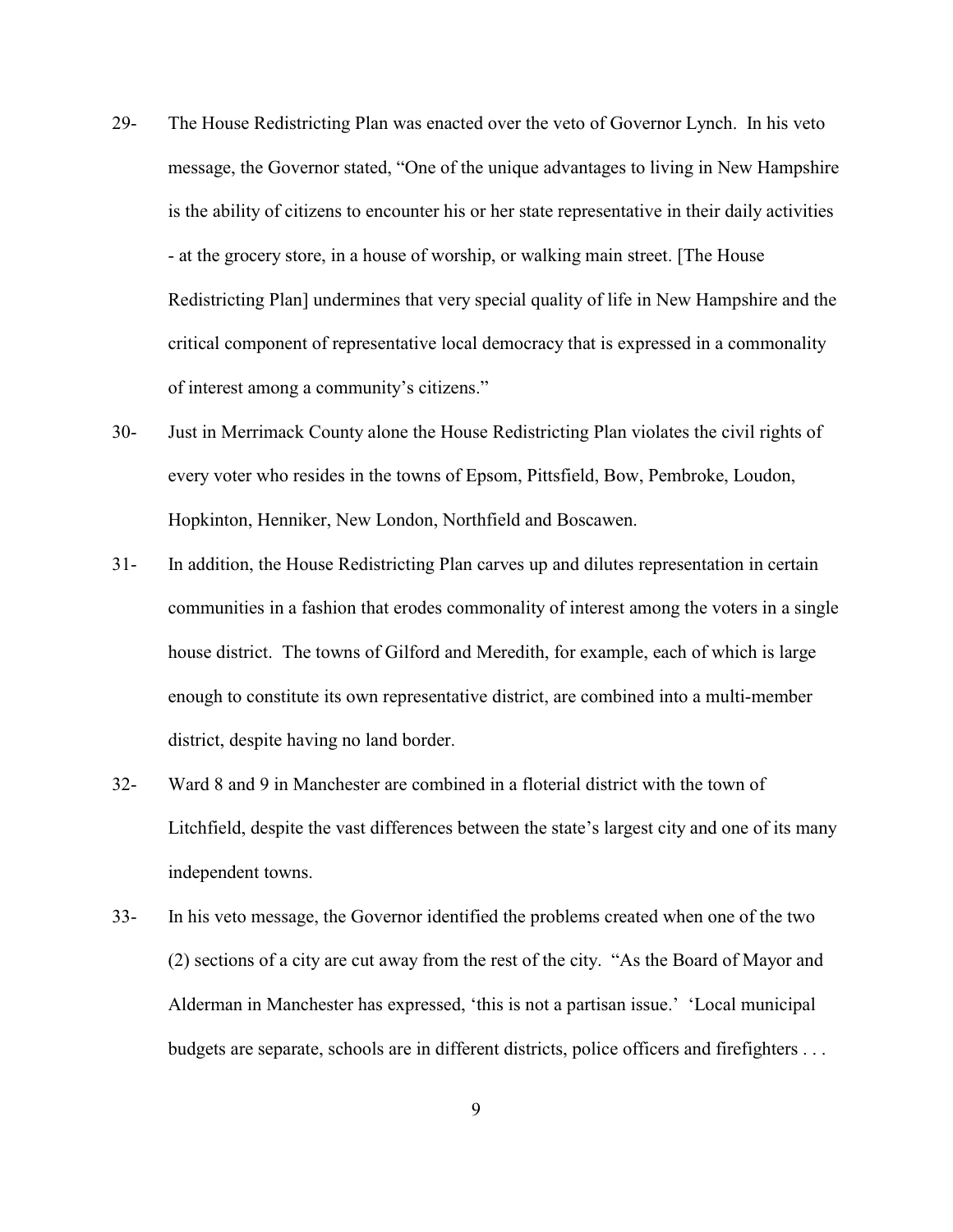belong to different departments and station houses." The same is true in Pelham, Concord, Strafford and all of the towns and wards affected in the manner by [the House Redistricting Plan].

- 34- Enacting a redistricting plan that contains so many violations of Part II, Article 11, was not necessary.
- 35- the full House on its Special Committee on Redistricting considered and rejected a number of alternatives that would have allowed more towns and wards to have their own districts.
- 36- At least one of those plans would have been fully compliant with both the State Constitution and the Federal Constitution.
- 37- In addition, there were plans that would be fully compliant with the United States Constitution and would create fewer problems under the state constitution.
- 38- There are plans as well that would be fully compliant with the United States Constitution but might be in conflict with other provisions of the New Hampshire Constitution other than Part II, Article 11.
- 39- Contrary to the position taken by House leadership, the Legislature can enact a House Redistricting Plan that conforms with both the Federal and State Constitutions. Federal law has evolved to permit flexibility in population deviation precisely for legitimate state objectives such as the local representation principle embodied in Part II, Article 11.
- 40- As the Pennsylvania Supreme Court held in February of this year, equality of population as an objective of federal law must be balanced against state constitutional provisions. To be sure, federal law remains, and that overlay still requires as Reynolds taught, that equality of population is the 'overriding objection.' But, as later cased from the High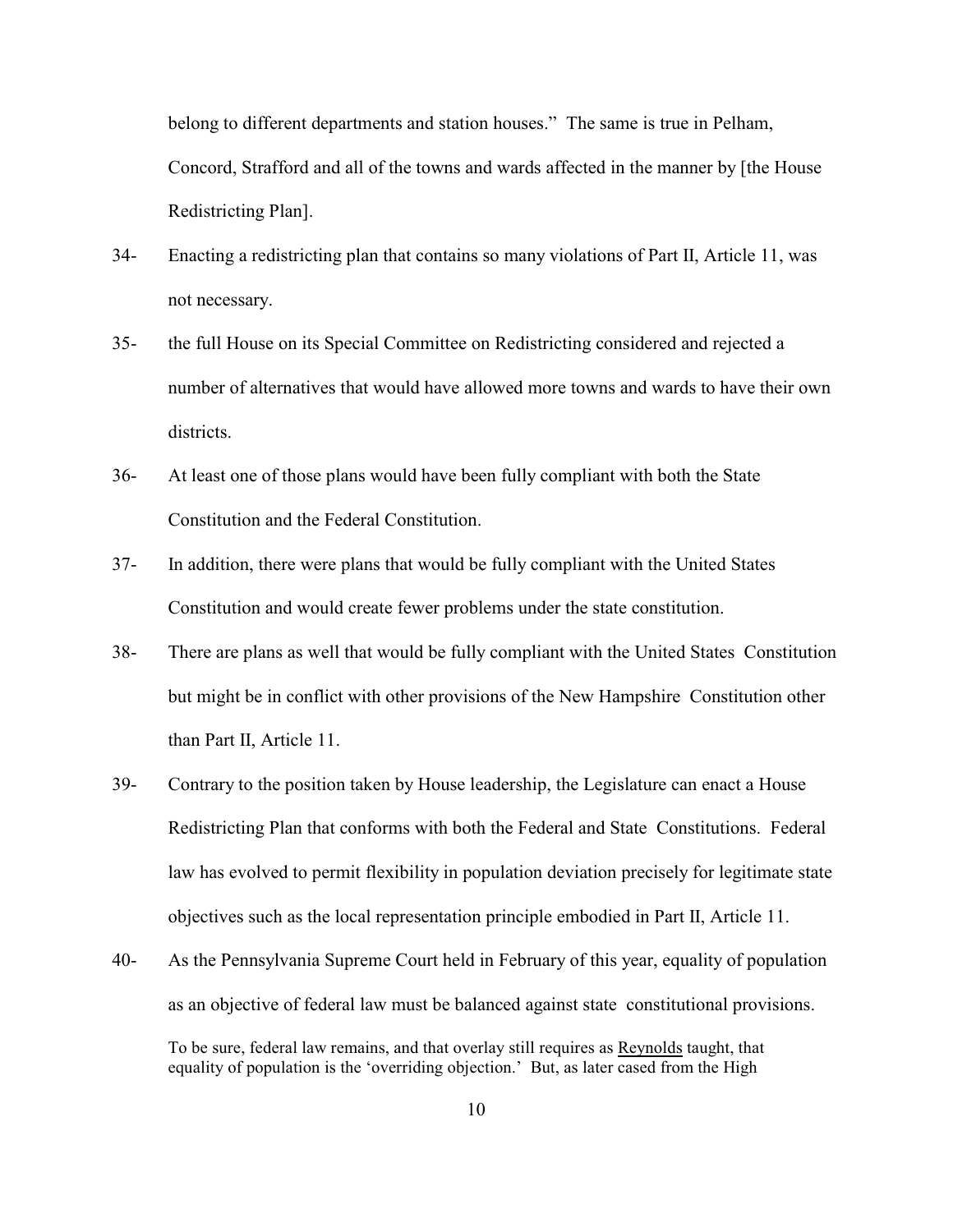Court have made clear, that overriding objective does not require that reappointment plans pursue the narrowest possible deviation, at the expense of other, legitimate state objectives, such as are reflected in our character of government. The law has developed to afford considerably more flexibility.

Holt v. 2011 Legislative Reappointment Commission, A3d. 32012 WL 375298 (Pa. Feb 23, 2012)

See also Gaffney v. Cummings, 412 U.S. 735, 748-49 (1973) ("Fair and effective representation . . . does not depend solely on mathematical equality among district populations. There are other relevant factors to be taken into account and other important interests that states may legitimately be mindful of.") Mahan v. Howell, 410 U.S. 315, 329 (1973) (upholding deviations from ideal population equality as justified by rational policy of maintaining integrity of political subdivisions in Virginia state legislature).

## A- PLAN 1 - FIXES TO THE MOST EGREGIOUS VIOLATIONS

- 41- The Legislature could have enacted a plan that would have fixed some of the most egregious problems in the House Redistricting Plan. Some of those fixes were advanced by, among others, Republican Representative Steven Vaillancourt of Manchester. Representative Vaillancourt's plan, for example, would have remedied the carve ups of certain Manchester wards, Concord's Ward 5, and the splitting up of Franklin.
- 42- In addition, there are adjustments that could be made in some places that would have allowed other towns to be their own districts without increasing the span or range of deviations in district beyond the 10% boundary identified by the House Special Committee on Redistricting as being one of the targets for its work. Thus, for example, the town of Pelham could have been its own district with four (4) representatives, instead of being combined with the far larger town of Hudson. This would have avoided the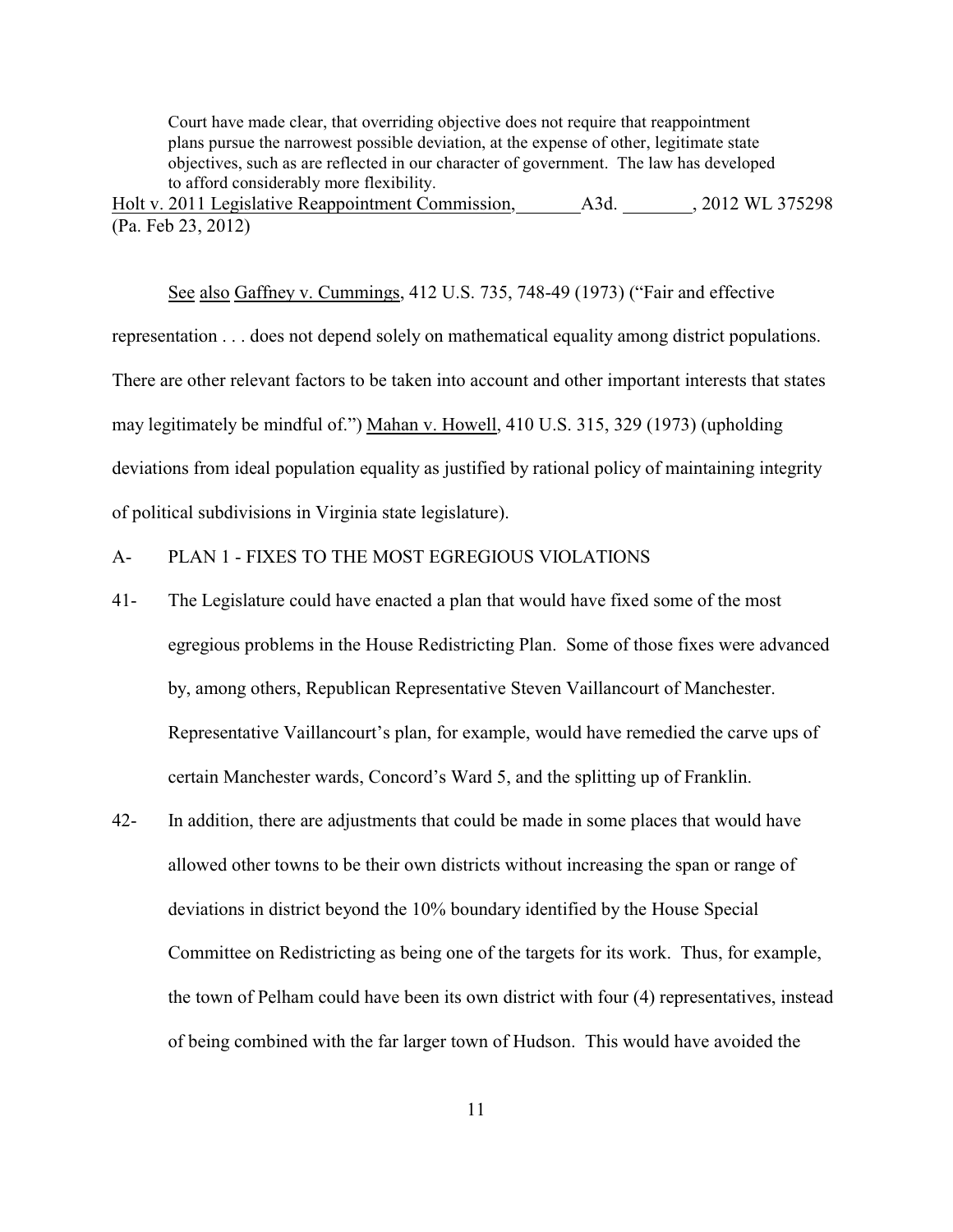situation created by the last redistricting under which, for the last decade, almost no representatives have come from Pelham. See Exhibit 1- Plan 1

#### B- PLAN 2 - EXPANSION OF THE SPAN OF DEVIATION

- 43- The Legislature could have enacted a plan with an increased span of deviation which would meet the State and Federal Constitutions. The House Special Committee on Redistricting imposed a strict interpretation of allowable deviation, limiting districts to ten percent (10%) deviation and within a  $+5/5$  range only. While ten percent (10%) deviation is often considered a legal "safe harbor" that ensures adherence to the constitutional principle of one-person one-vote, the true significance of the ten percent (10%) range is that it establishes a rebuttable presumption. Plans with deviation ranges below ten percent (10%) are presumed not to be in violation of the Federal Constitution's one person/one vote requirement, with the burden of a plan's challengers to prove that the plan is unconstitutional. Plans with deviations above ten percent (10%) are presumed not to comply with Federal Constitution, with the burden on the plan's proponents to justify the larger deviations. A state constitutional command is one such legitimate justification.
- 44- As such, the strict application of  $+5/-5$  is unusual and more restrictive than necessary. Courts have accepted deviations outside the ten percent (10%) range in situations where such deviations made sense for important and legitimate state objectives. See *e.g.* Mahan v. Howell, 310 U.S. 315 (1973) (early example of the United States Supreme Court upholding Virginia's redistricting plan which included a 16.4 percent total range of deviation for valid legislative reasons.)
- 45- New Hampshire's 400 person legislative body is the most representative in the United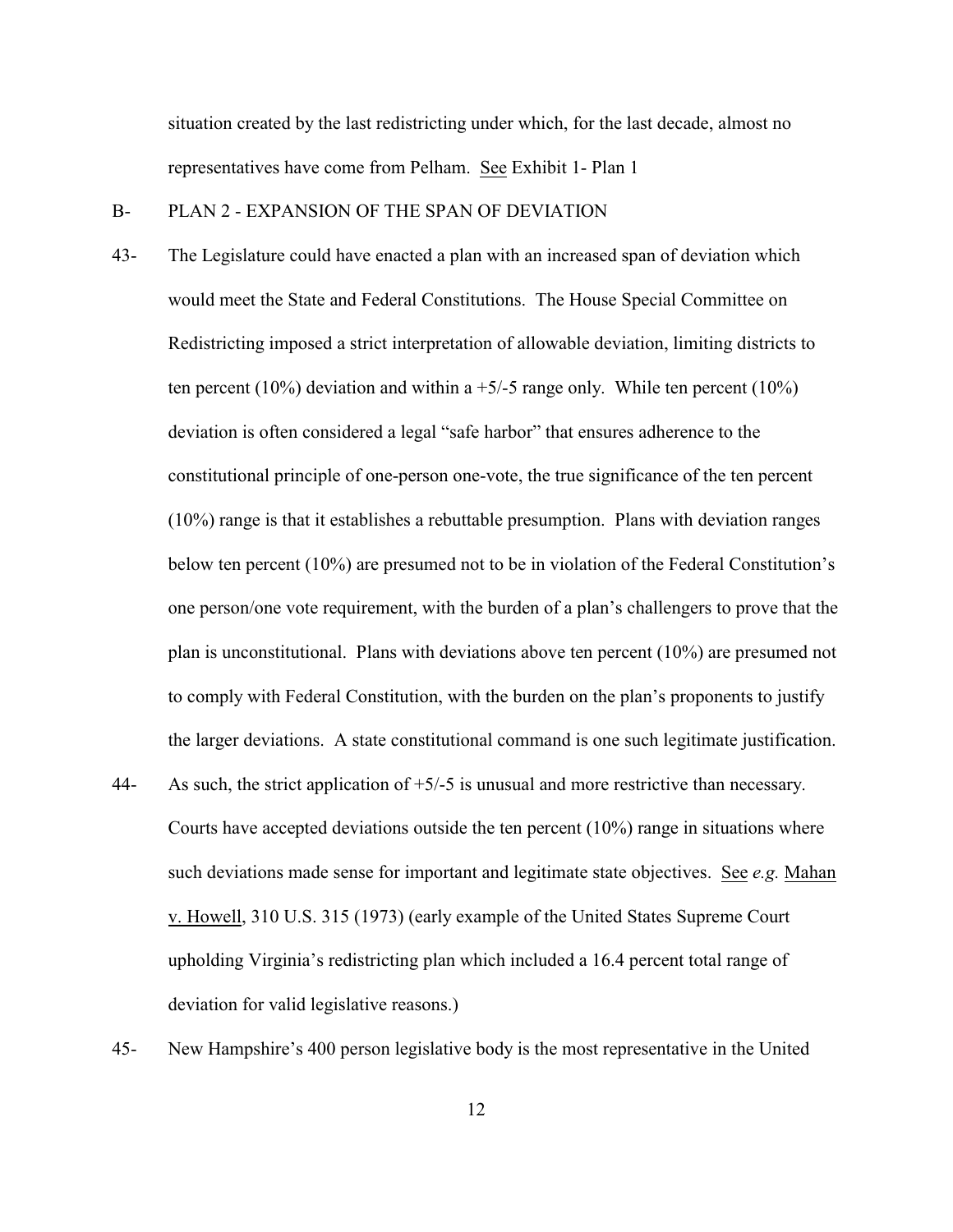States by a wide margin, and this, combined with the other longstanding requirements, such as the constitutional requirement in Part II, Article 9 that city wards and towns not to be divided and the non-constitutional requirement that districts must be wholly contained within one county, create an appropriate situation where expanded deviation should be considered to ensure the closest adherence to the Federal and New Hampshire Constitutions. In this regard, Petitioners herein submit a plan with a deviation of fourteen percent (14%) that fixes many of the gerrymandered districts and restores local representation. The fourteen percent (14%) plan allows an additional 31 towns and wards to constitute their own districts as they are entitled to be under the Part I, Article 11 of the New Hampshire Constitution, including the following communities: Manchester, Concord Ward 5, Pelham, Hudson, Plymouth, Atkinson, and Conway. See Exhibit 2 - Plan 2

## C- PLAN 3 - WEIGHTED VOTING

46- The Legislature could have enacted a plan that would meet the State and Federal Constitutions by creating a system of weighted voting in floterial districts. A weighted voting proposal weighs the votes of towns in the floterial district so that they reflect the proportion of surplus voters that each town contributes to the floterial district. This weighing of votes occurs only within the floterials and results in a plan that both fully reflects the federal requirement of one person/one vote and the State requirement that towns and wards that are large enough should constitute their own districts to the fullest extent possible. Such a plan would meet the requirements of the State and Federal Constitutions and provide local representation to at least 62 towns and wards that are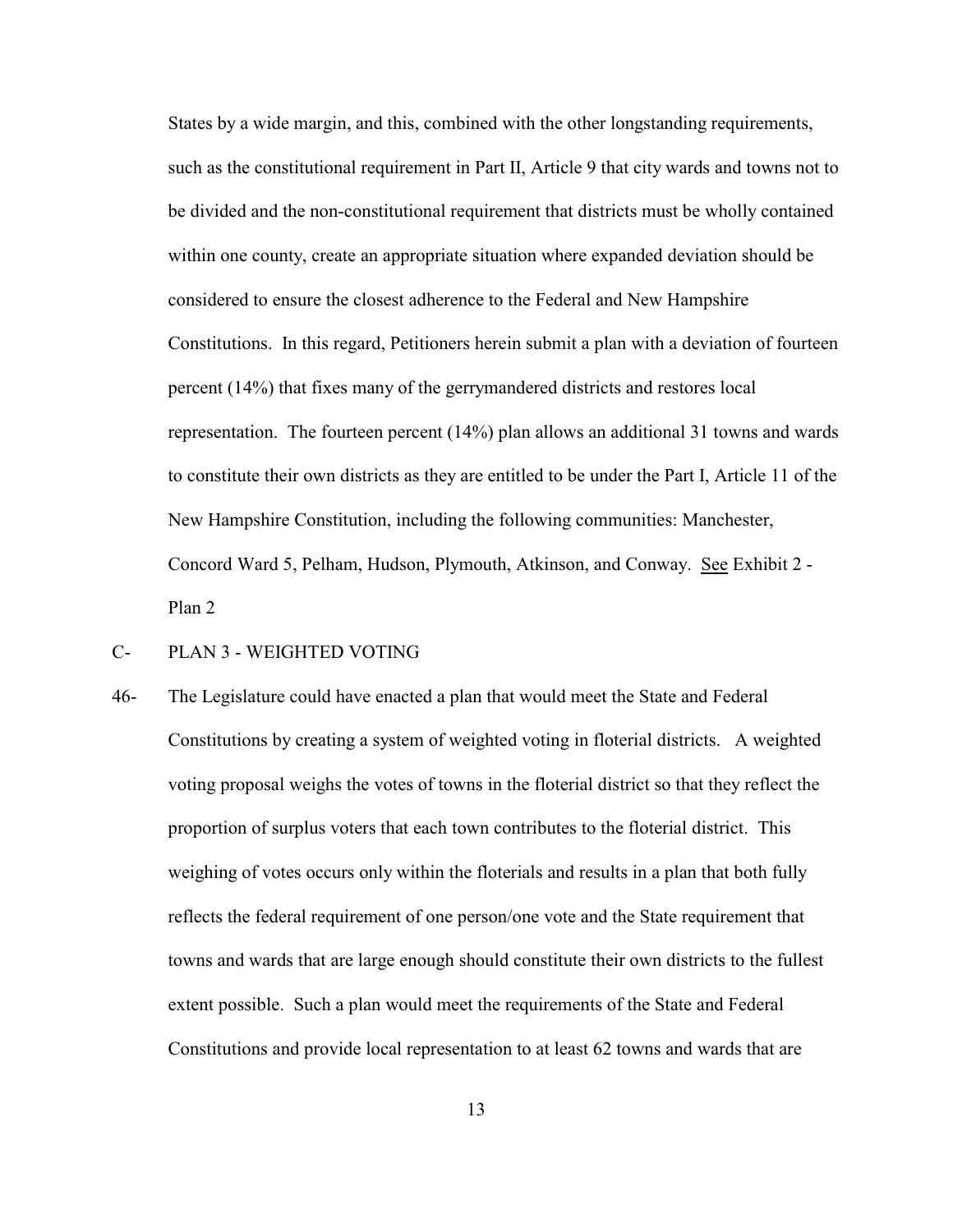denied representation under the House leadership plan, including the following communities: Pelham, Concord Ward 5, Atkinson, Meredith, Rindge, Strafford, and Hinsdale, Wilton, Conway, Pembroke, Dover, Newport, Weare and Loudon. The Legislature was presented with a plan that contained weighted floterials that also remain within the self-imposed stricture of an absolute deviation range of ten percent (10%). There is, however, no reason why weighted floterials could not be combined with an expanded range of deviation to allow even more towns and wards to constitute their own representative districts. See Exhibit 3- Plan 3

- D- PLAN 4 400 SINGLE MEMBER DISTRICTS
- 47- The Legislature could have enacted a plan which would meet the Federal Constitution by creating 400 single member districts. Such an approach would create the most local representation, close adherence to the 2006 amendment, and even closer compliance with the one person/one vote requirement of the Federal Constitution. The sponsors of the House Redistricting Plan stated that the only way to conform with the federal requirement of one person/one vote was to violate Part II, Article 11 of the New Hampshire Constitution. The Petitioners' fourth proposal is premised on the idea that if adherence to the Federal Constitution requires a violation of a state constitutional provision, it would be preferable not to disregard the one passed by an overwhelming proportion of the voters less than five (5) years ago, but rather to depart from the more antiquated provision in Part II, Article 9 that requires towns and city wards to remain whole in the creation of district lines. Thus the plaintiffs submit a plan that divides the state into 400 single member districts. All of the districts in the first instance are created wholly within town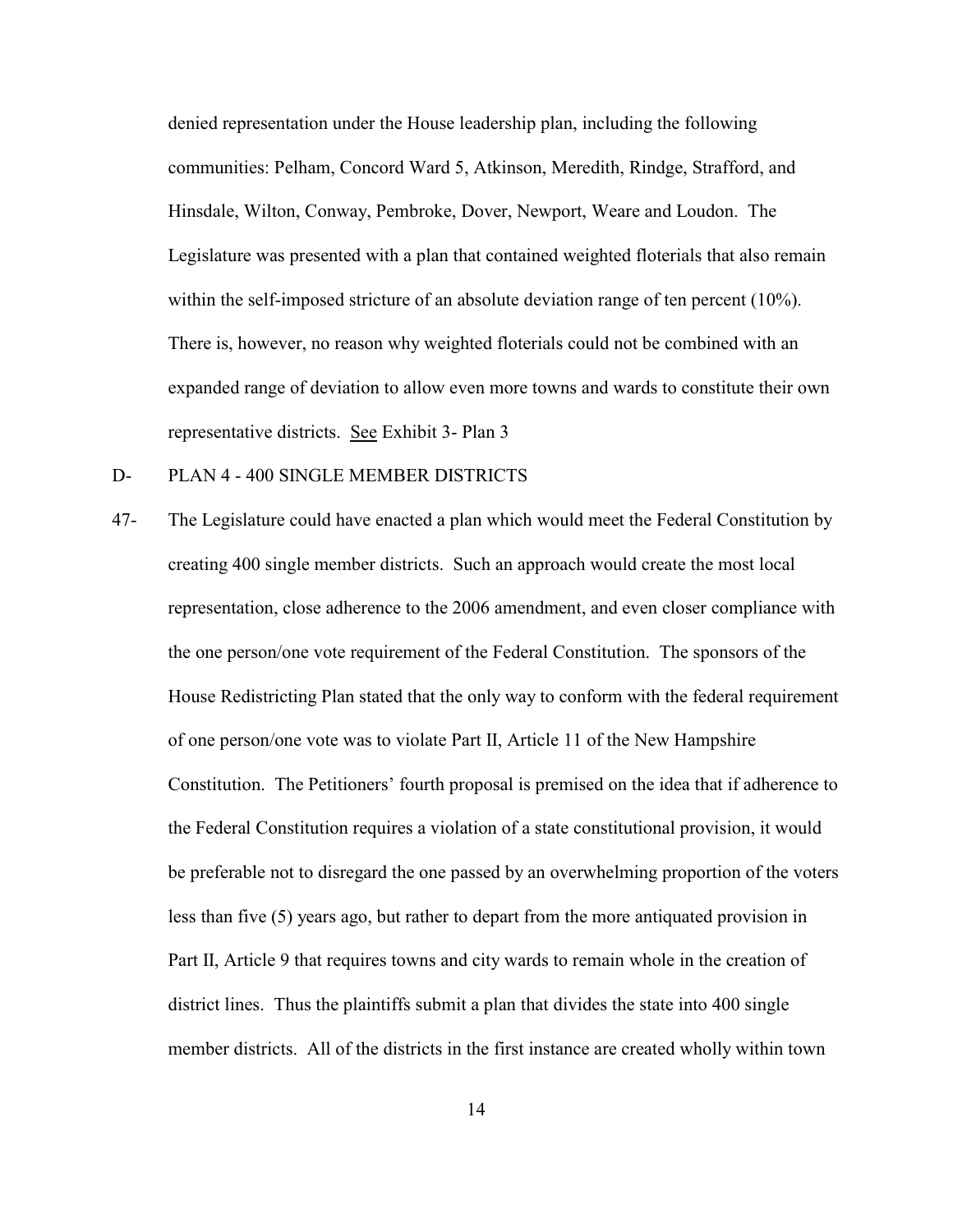or ward boundaries - only when necessary and to the extent necessary do districts contain census tracts from two towns or wards. The 400 individual district plan provides the greatest possible direct local representation to voters, and avoids the situation of the last decade under which most representatives came from large multi-member districts which utterly failed to effectuate the policy choices made by the people when they set up a legislative body with 400 separate representatives. Four hundred (400) single member districts would also prevent the virtues of being almost impossible to gerrymander and represent an almost insurmountable hurdle to control by limited special interest groups. See Exhibit 4 - Plan 4 (to be filed as a supplemental exhibit)

# COUNT I Violation of Part II, Article 11

- 48- The allegations in Paragraph one (1) through Paragraph forty-seven (47) are realleged and incorporated herein.
- 49- The House Redistricting Plan places many city wards and towns that have sufficient populations to justify being their own House district in large combined districts.
- 50- The House Redistricting Plan thus does not comply with the explicit terms of Part II, Article 11 of the New Hampshire Constitution.
- 51- The House Redistricting Plan's advocates and defenders cannot show that they had no choice but to create districts that violate Part II, Article 11, as they are plans and approaches that would comply with the constitutional requirements; be less violative of the New Hampshire Constitution; or would violate different provisions of the New Hampshire Constitution, while being in full compliance with the United States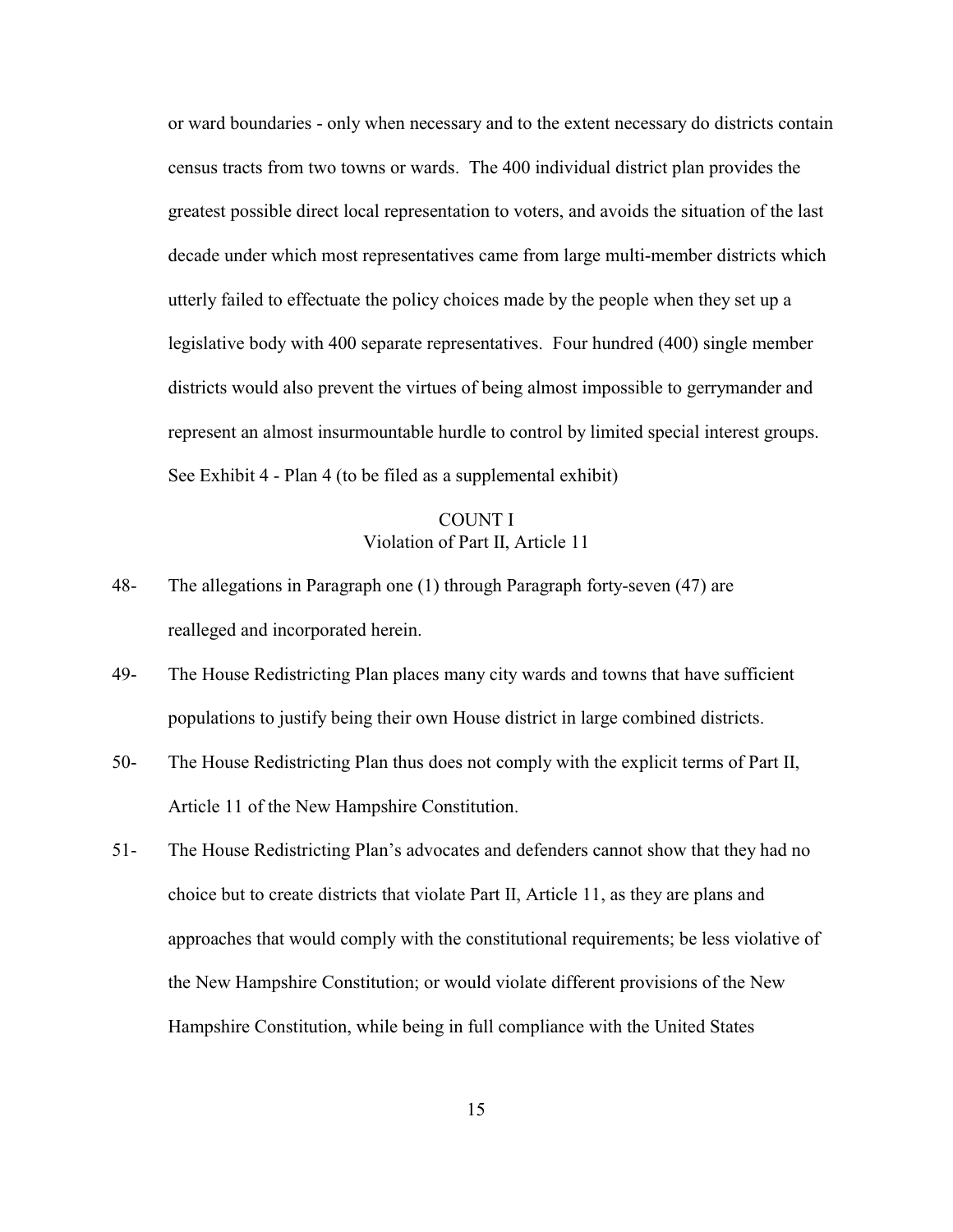Constitution.

52- Petitioners ask that the Court to declare that the House Redistricting Plan violates Part II, Article 11 of the New Hampshire Constitution.

# COUNT II Preliminary and Permanent Injunctive Relief

- 53- The allegations in Paragraph one (1) through Paragraph fifty-two (52) are realleged and incorporated herein.
- 54- If the House Redistricting Plan forms the basis for the election of Representatives in 2012, the election for the House will take place in unconstitutional districts.
- 55- The filing period for the 2012 primary is scheduled to open June 6, 2012.
- 56- The Court should preliminarily enjoin the Secretary of State from proceeding with the filing period using the House Redistricting Plan to allow time for expedited consideration of the constitutional challenge.
- 57- A preliminary injunction is warranted when there is 1) immediate danger of irreparable harm to the party seeking injunctive relief, 2) no adequate remedy at law, and 3) the party seeking the injunction is likely to succeed on the merits. See *e.g.* ATV Watch v. New Hampshire Dept of Resources and Economic Development, 933 A.2d. 1061, 1065 (N.H. 2007).
- 58- In this case, there is immediate danger of irreparable harm that can be avoided only by the issuance of a preliminary injunction because the Secretary of State would otherwise proceed to prepare for the primary and general election in accordance with the unconstitutional House Redistricting Plan. If the elections proceeds, the voting rights of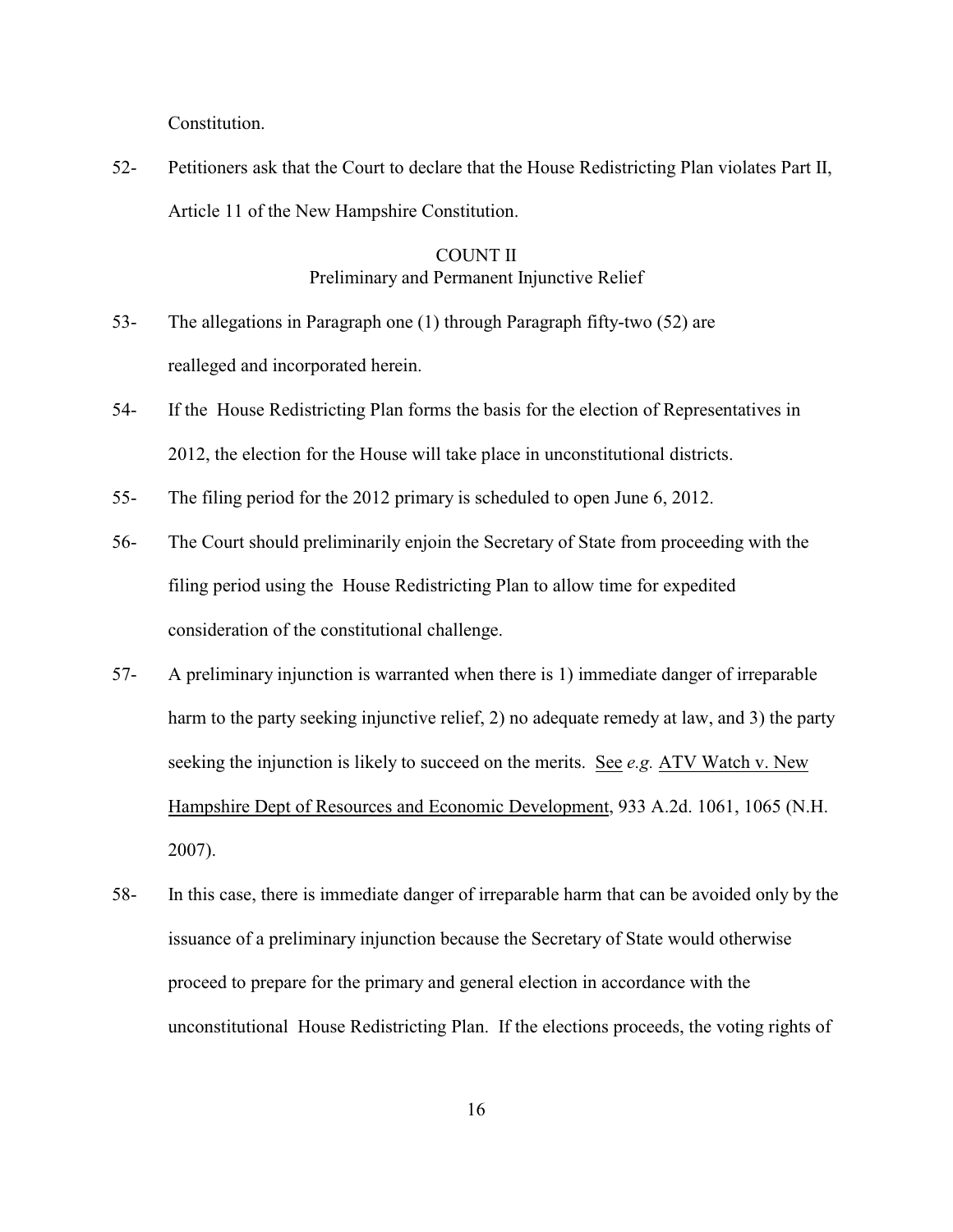the Petitioners would be violated because they will not have the representation to which they are entitled. There is no adequate remedy at law because the Petition involves the right to vote and the right to be elected, the loss or denial of which cannot be remedied by money damages or otherwise. See also Motion for Preliminary Injunction filed along with this Petition that more fully sets forth the basis for a preliminary injunctive relief.

- 59- Petitioners ask that the Court enter preliminary and permanent injunctive relief. **WHEREFORE**, the Petitioners respectfully request that the Court:
- A- Issue a preliminary injunction against the implementation of the House Redistricting Plan for the 2012 elections;
- B- Declare that the House Redistricting Plan violates Part II, Article 11 of the New Hampshire Constitution;
- C- Declare that Chapter 9, Laws 2012 is unconstitutional because it fails to comply with the requirements of the New Hampshire Constitution Part I, Articles 1, 2, 11 and Part II, Article 9 and 11;
- D- Permanently enjoin the implementation of the House Redistricting Plan; and
- E- Grant such further relief as this Court may deem just and proper.

Signed Tony F. Soltani, *pro se* The MuniLaw Group P.O. Box 300 Epsom, NH 03234-0300

(603) 736-3320 Admissions for this writer: ME State Bar 7363 ME Federal Bar NH State Bar 8837 NH Federal Bar NH Bkr. Bar 0477 First Circuit Bar 23848